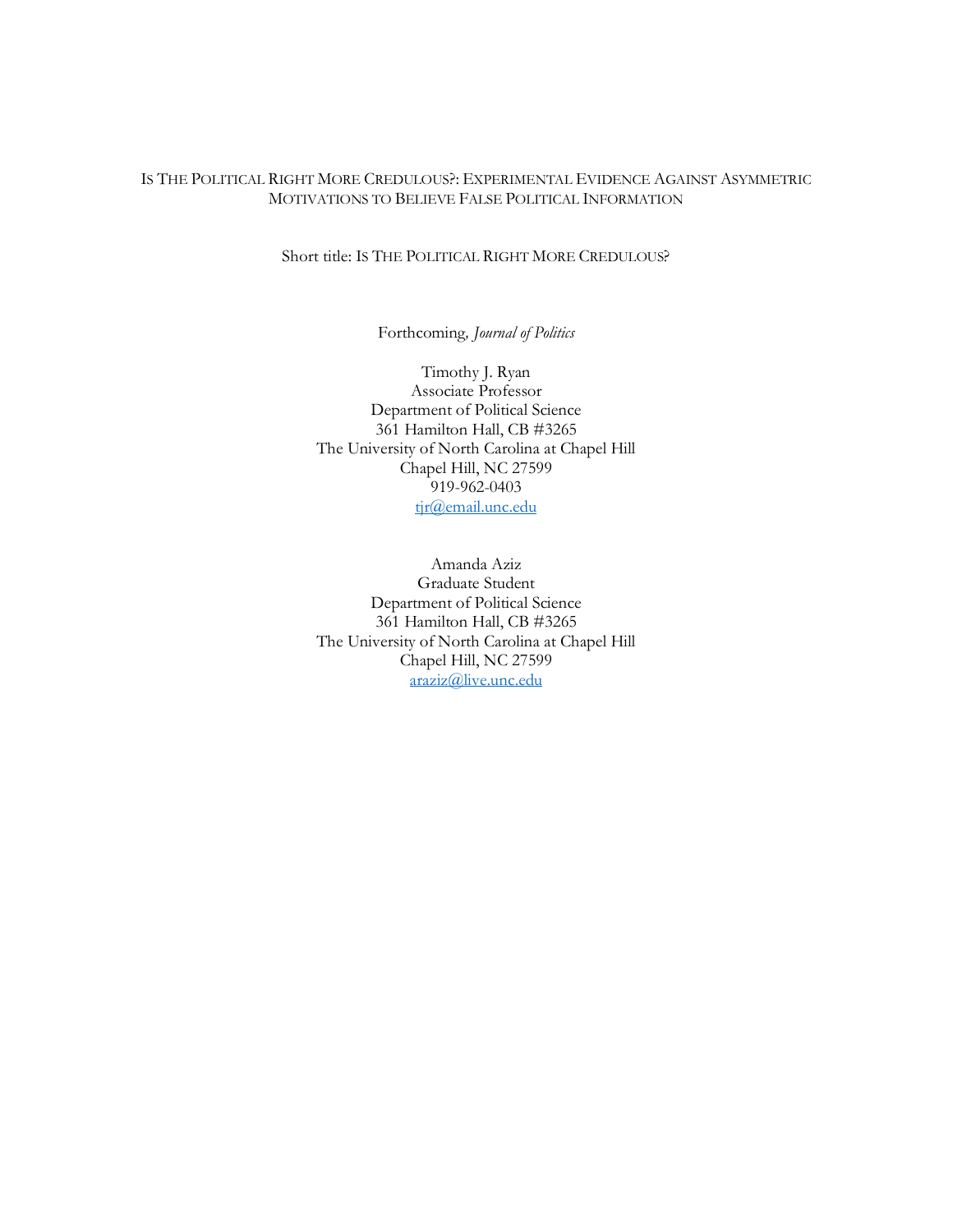**Title**: Is the Political Right More Credulous?: Experimental Evidence Against Asymmetric Motivations to Believe False Political Information

**Abstract**: Recent political events have galvanized interest in the promulgation of misinformation particularly false rumors about political opponents. An array of studies provide reasons to think that harboring false political beliefs is a disproportionately conservative phenomenon, since citizens with affinity for the political right endorse more false information than people with affinity for the left. However, as we discuss below, past research is limited in its ability to distinguish *supply-side* explanations for this result (false information is spread more effectively by elites on the right) from *demand-side* explanations (citizens who sympathize with the right are more likely to believe false information upon receipt). We conduct an experiment on a representative sample of Americans designed specifically to reveal asymmetries in citizens' proclivity to endorse false damaging information about political opponents. In a contrast with previous results, we find no evidence that citizens on the political right are especially likely to endorse false political information.

**Running Header:** Is the Political Right More Credulous?

**Keywords:** Rigidity of the Right; Ideology; Motivated reasoning; Conspiracy beliefs

**Supplemental Materials Statement:** An appendix with supplementary materials and analysis is available online at [URL]

**Replication Statement**: Files to reproduce the quantitative results reported herein are available in the JOP Data Archive on Dataverse (http://thedata.harvard.edu/dvn/dv/jop).

**Statement concerning human subjects**: The studies reported herein were conducted in compliance with relevant laws and were approved or deemed exempt by the appropriate institutional and/or national research ethics committee.

**Financial Support:** Support for this research was provided by Timesharing Experiments for the Social Sciences (www.tessexperiments.org)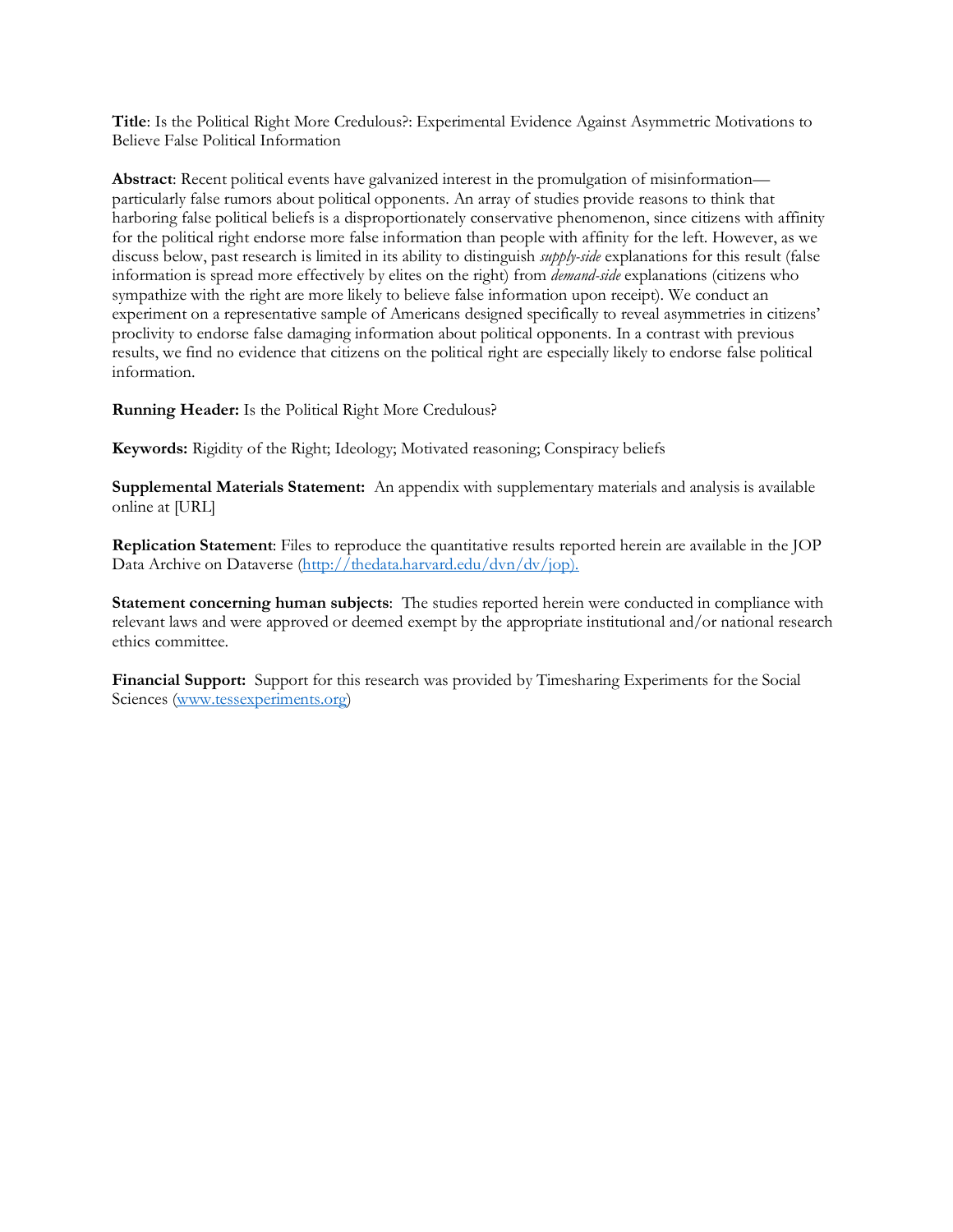In recent years, understanding how false political information spreads and influences political decisions has become an area of significant scholarly focus (Flynn, Nyhan, and Reifler 2017). It is easy to see why. As numerous researchers have noted, the stream of political information that citizens receive is far less curated than it used to be (Arceneaux & Johnson 2013). Cable news and talk radio have become key media actors, and commonly offer viewpoints that are unapologetically tendentious (Levendusky 2013). Moreover, substantial proportions of Americans receive news via social media, where quality checks on what gets shared can be sparse or nonexistent (e.g. Silverman 2016).

According to several analyses, problems related to political misinformation are particularly acute on the right side of the political spectrum. Right-leaning media sources seem more likely to spread misinformation (Allcott & Gentzkow 2017; Benkler et al. 2017; Vosoughi et al. 2018, Figure S3), and as we review, conservatives appear more likely to endorse unsubstantiated statements that favor their side. Even presuming these to be valid findings, however, the pattern is difficult to interpret, since it could arise for two distinct (but not mutually exclusive) reasons. On one hand, the prominence of false information on the right side of the political spectrum could be an issue of supply: right-leaning media organizations might be less scrupulous in what information they convey, or more motivated to spread innuendo that seems to benefit political allies. On the other hand, there might also be demand-side pressures, as in if right-leaning citizens are more willing to believe congenial (but false) information.

As we discuss below, past work is limited in its ability to estimate the importance of demand-side causes of misperception asymmetry (right-leaning citizens more readily accept information that makes their side look good) in a way that excludes possible supply-side causes. In particular, past research relies almost exclusively on measurement of *real* political rumors, which might be promulgated more energetically or effectively by one side of the political spectrum. Below, we report results from a test designed specifically to compare Democrats' and Republicans' propensity to endorse damaging rumors about the political opposition. Our test employs features designed to purge supply-side explanations for asymmetrical rumor endorsement. First, we measure endorsement of *fictional* rumors, meaning that greater endorsement from one side or the other cannot be explained by the greater familiarity of some rumors over others. Second, we use a within-subjects design to separate the effect of consistency pressures (does this information benefit the right or left?) from idiosyncrasies

1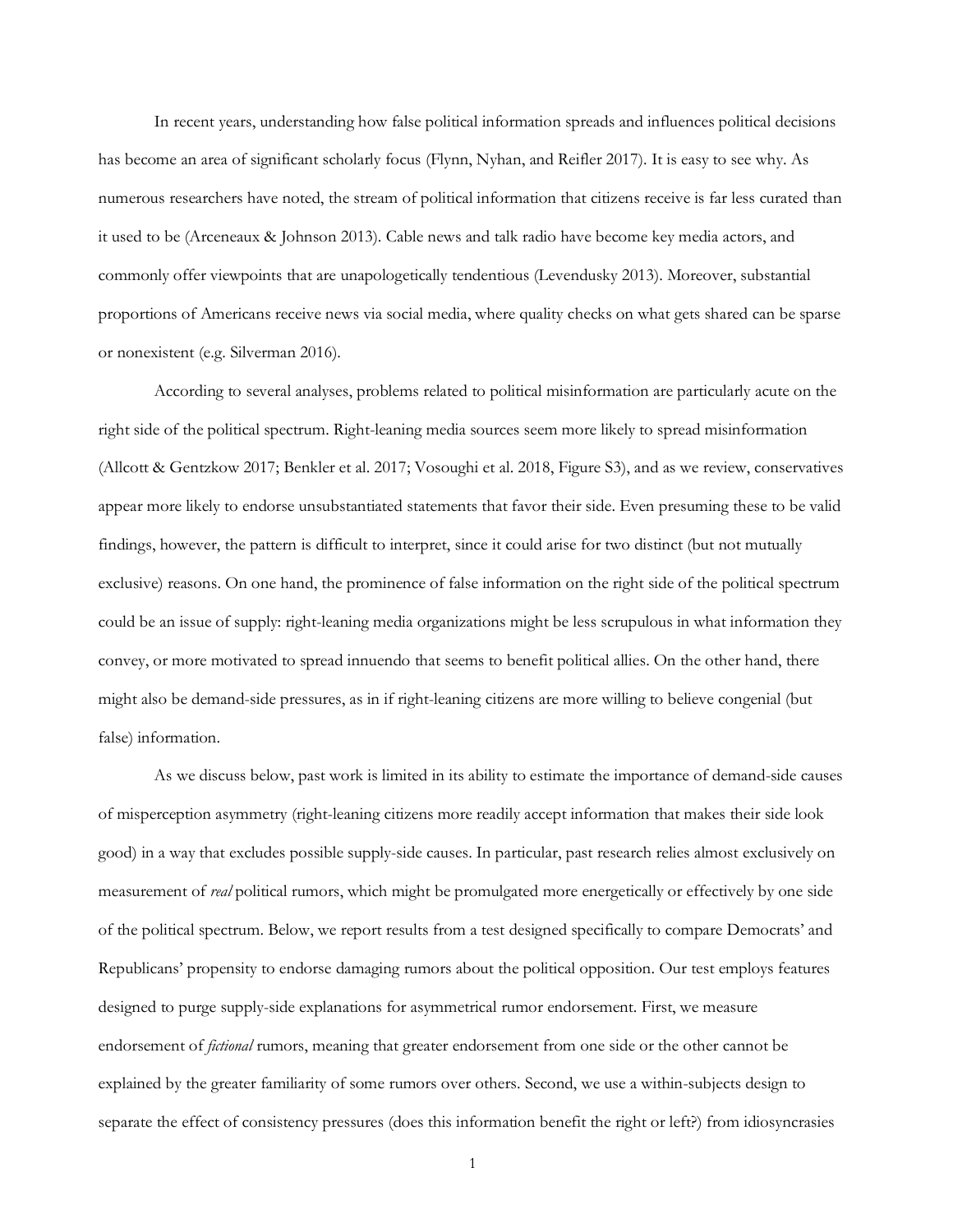of any particular rumor.

### **Background: Asymmetric Credulity?**

A wealth of research finds that people on the political left and right differ in their cognitive style (Hibbing et al. 2014). Some perspectives apply these differences to citizens' epistemic motivations. In particular, a family of theories posits conservatism to derive from motivated cognition, including dispositions toward social dominance, authoritarianism, and system justification (Jost et al. 2018). In this vein, some psychology studies find self-described conservatives to be less scientifically literate (Carl et al. 2016), cognitively reflective (Gonzalez et al. 2015), and deferential to scientific recommendations (Blank & Shaw 2015) than liberals. A plausible implication of this vein of research is that, compared to people on the left, people on the right would more readily endorse political innuendo that appears to benefit their political side.

Indeed, there is evidence that they do. In Supporting Information (SI) Table SI-1, we summarize research produced since 2014 that is positioned to assess how the propensity to believe false information about political opponents varies by political inclinations. The weight of evidence favors the idea that people on the right are more credulous than people on the left. However, three important caveats are in order. First, all of the studies were conducted before Donald Trump assumed the U.S. presidency. Thus, as several authors explicitly caution, the relationships concerning asymmetry could be a byproduct of a particular political context, such as if citizens who currently feel disempowered by the political system are more accepting of political innuendo (Miller et al. 2017). Second, the evidence draws heavily on convenience samples—in particular Amazon.com's MTurk crowdsourcing service. Third, in all but one instance, the studies conducted examined false information that was promulgated in popular discourse—a matter to which we turn next.

#### **Item-induced Asymmetry?**

As we document in the Table SI-1, studies examining endorsement of false information typically focus on rumors and conspiracy theories that, although unsubstantiated, received attention in popular discourse. For instance, Miller et al. (2016) examine beliefs that Barack Obama was not born in the United States, and that the government intentionally breached levees during Hurricane Katrina to protect wealthy residents' homes. A risk in focusing on real rumors is that any asymmetry between the left and right could be attributed to real psychological differences—or alternatively, it could be attributed to inherent asymmetry in the plausibility of the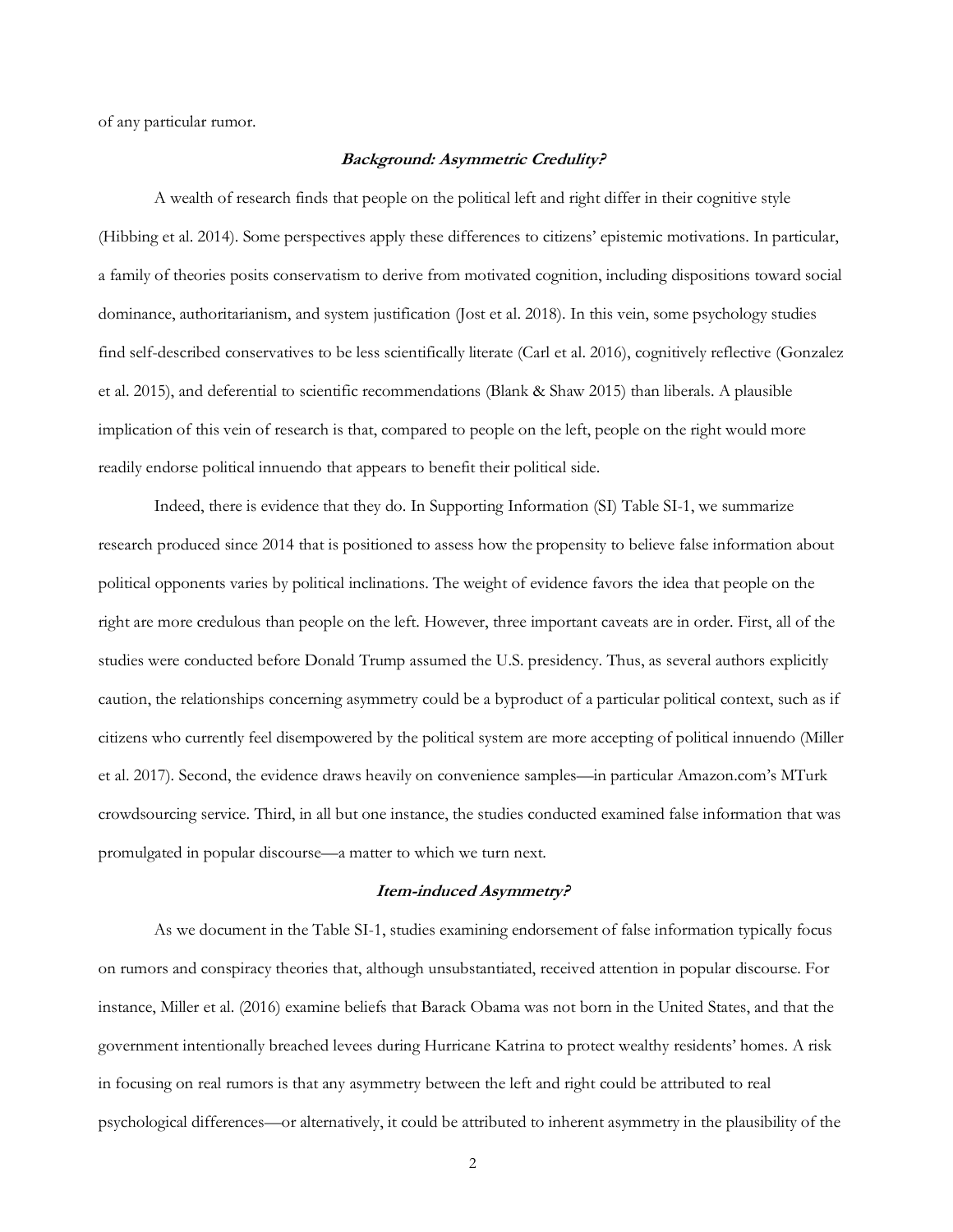items themselves.

Recent research by Pennycook and collaborators vividly illustrates how item-induced asymmetry could arise. In an array of studies, Pennycook et al. (2018) expose research participants to social media news headlines spreading false political information, such as that Vice President Mike Pence had spoken about how gay conversion therapy saved his marriage. The researchers found that mere exposure to the false information increased perceptions of its accuracy: familiarity induces plausibility. If one supposes that conservative-favoring rumors are discussed more widely than liberal-favoring ones—the supply-side effects we allude to above—their potentially greater prominence and familiarity could explain part or perhaps all of the asymmetry uncovered in Table SI-1.

### **Design**

We conducted a study designed specifically to eliminate item characteristics as an explanation for asymmetry in citizens' endorsement of false political information. The study has two key innovations. First, we examine beliefs in rumors that we concocted expressly for the purposes of the study. Because the rumors were never part of public discourse, differing familiarity across rumors cannot explain differences between citizens' propensity to endorse them. Furthermore, we randomly assign which of two rumors favors a participant's preferred political party, and which favors the out-party, allowing us to disentangle own-side favoritism from characteristics of a particular survey item.1

*Participants*. Individuals living in the United States and over the age eighteen were invited to participate in the study online via the AmeriSpeak Panel, run by the National Opinion Research Center (NORC). The AmeriSpeak

 <sup>1</sup> One choice we faced in designing these studies was whether to prioritize examining how credulity differs by *partisanship* or *ideology*. As Table SI-1 reviews, previous studies have implicated both Republicans and conservatives as being more credulous. We decided to prioritize partisanship because a higher proportion of survey respondents place themselves at a non-neutral point of the partisan than ideological scale and because we thought that instrumentation that mentioned politicians' ideology (rather than partisanship) would lack naturalism (see our instrumentation below). Nevertheless, we have instrumentation to examine asymmetry by respondent ideology to a certain extent. We report these results in the SI. There is no clear evidence of asymmetry by respondent ideology.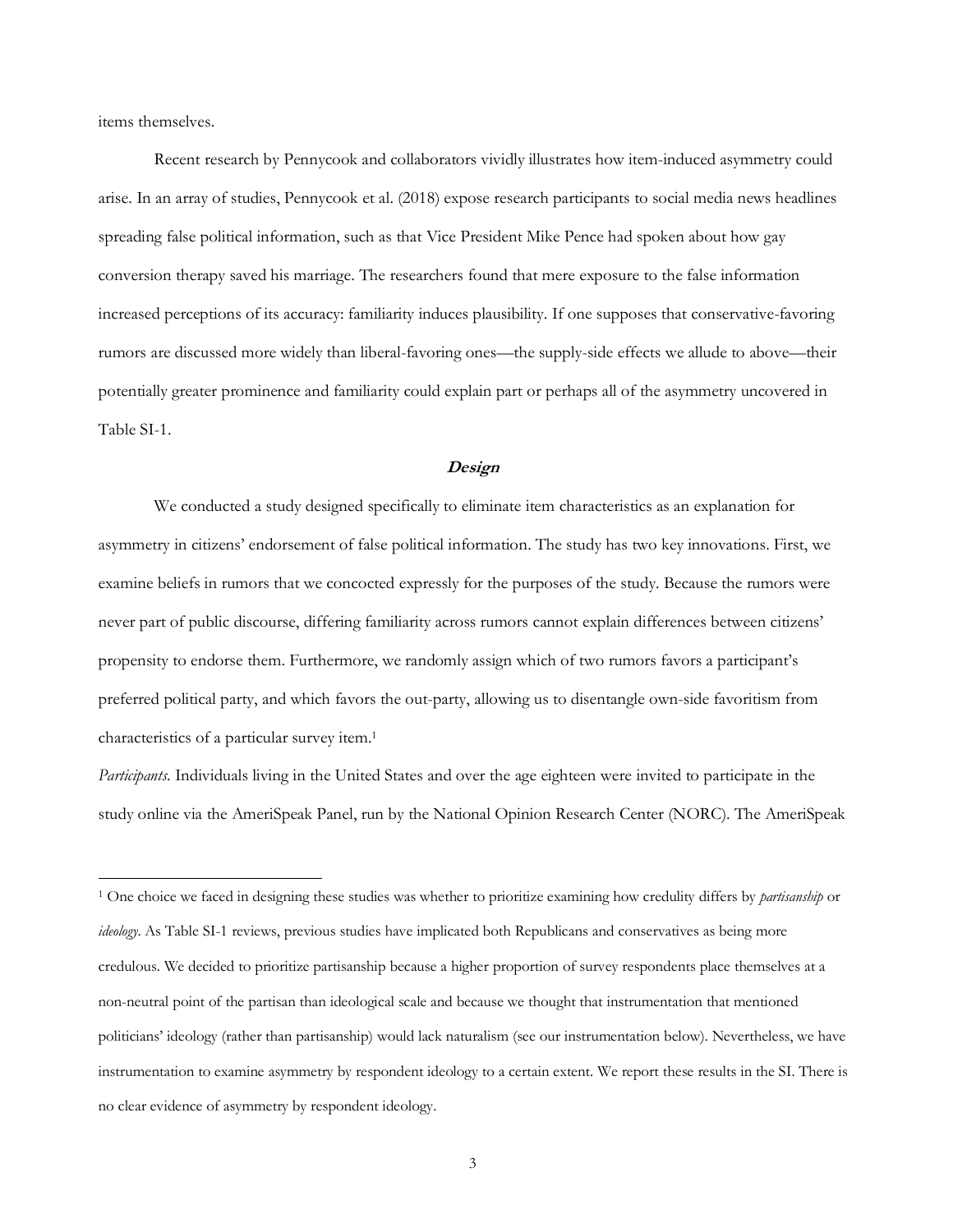Panel is a high-quality probability-based sample designed to be representative of the U.S. population. We include an appendix with details on recruitment in the SI. Respondents were offered the cash equivalent of \$2.00 to complete the study. The instrument was fielded from March 28 to April 9, 2018. There were 2,060 completed interviews, and the weighted AAPOR RR3 recruitment rate was 33.7.

The study was funded by the Timesharing Experiments for the Social Sciences (TESS) short studies program, and we include our (anonymized) research proposal in the SI. This document functions as a *de facto* preregistration to establish that the objectives of this study were, *ex ante*, as we describe them herein (see Franco et al. 2015 on TESS proposals as pre-registration documents).

*Measures*. At the outset of the study, participants reported their partisanship, using NORC's standard branched party identification questions, which classifies participants as moderate or strong Democrats or Republicans, independents who lean toward one party, or independents with no leaning. <sup>2</sup> (We report question wording in the SI.)

The instrument introduced the main experiment with the text, "Next, we are going to ask you about some events that may or may not have happened. For each, please tell us how likely you think the event occurred." Three items followed, in a fully randomized order:

- Ohio item: Did [Party] legislators in Ohio accept laundered money from a group of Canadian Steel manufacturers, hoping to improve their business dealings in the state?
- Wisconsin item: Did Lucas Hofmann, a [Party] prosecutor in Wisconsin, plot with [same party] Party members to suppress evidence that Gerry Mason, a wealthy donor in the state, engaged in pedophilia?<sup>3</sup>
- Oil item: Was the price of crude oil higher on March 1, 2016 than on October 1, 2016?

Each item had five response options ranging from "definitely did not occur" to "definitely occurred." In the analyses that follow, these items are scaled from  $0 =$  definitely did not occur to  $1 =$  definitely occurred.

 <sup>2</sup> We found it advisable to measure partisanship before the experiment—rather than after—given concerns about conditioning experimental analyses on variables measured post-treatment (Montgomery et al. 2018).

<sup>3</sup> We made Ohio and Wisconsin the focus of our items because we thought respondents would find it plausible that the individuals mentioned in the rumors could be either Democratic or Republican.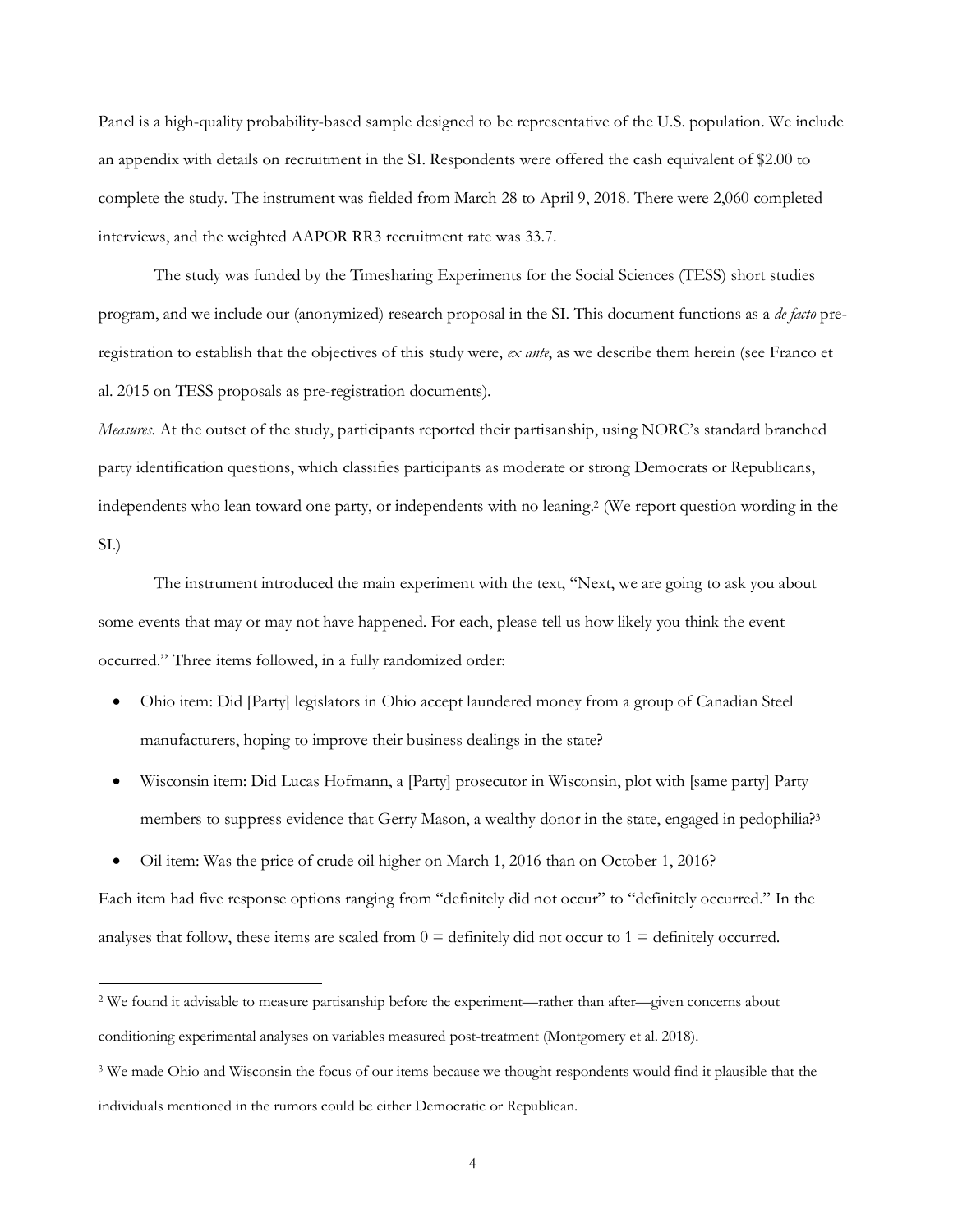For each respondent, one political party (Democratic or Republican) was randomly selected to be implicated in the Ohio item, and the opposite political party was implicated in the Wisconsin item. (But with order randomized, neither party systematically came first.) From this random assignment, we construct a Consistency variable that takes a value of 1 if the rumor is consistent with the respondent's party identification (e.g. Republican malfeasance assessed by a Democrat), and 0 if the item is inconsistent. The purpose of the Oil item was to assess acquiescence bias: individuals' propensity to agree with a survey item, even if not politically charged. When we regress endorsement of the Oil item on the measure of partisanship, the relationship is close to zero  $(\beta = -0.013; SE = 0.015; 95\% CI = [-0.043, 0.017])$ , suggesting that Democrats and Republicans are comparable in terms of their endorsement of a statement that is not politically charged.4 *Statistical weighting*. A recent contribution clearly articulates the perils that arise in using survey weights to convert a Sample Average Treatment Effect (SATE) to a Population Average Treatment Effect (PATE) (Franco et al. 2017). Additionally, a recent analysis finds that for survey experiments conducted on broadly representative samples, unweighted analyses typically "[do] not appear to differ substantially from their weighted counterparts, and they avoided the substantial loss of statistical power" (Miratrix et al., forthcoming, 1). Because the analyses we report below are unweighted, they should be interpreted as a SATE. Readers interested in our best estimate of a PATE can find weighted analyses in the SI.5

#### **Results**

Our main analysis examines, via a straightforward OLS regression, how rumor endorsement depends on a respondent's partisanship (Democrats  $= 0$ ; Republicans  $= 1$ ), rumor consistency, and, key to assessing asymmetry, the interaction between the two: are Republicans more responsive to consistency pressures than Democrats? Table 1 presents the results. In the simplest analyses, we examine the Ohio rumor and the

 <sup>4</sup> In addition, we re-estimated the models reported in Table 1 below, but including the Oil item as a control. No substantive conclusions change.

<sup>5</sup> Compared to the SATE analysis below, consistency pressures appear somewhat stronger for Democrats concerning the Ohio item, and somewhat stronger for Republicans concerning the Wisconsin item. In the pooled analysis, the interaction term remains near zero.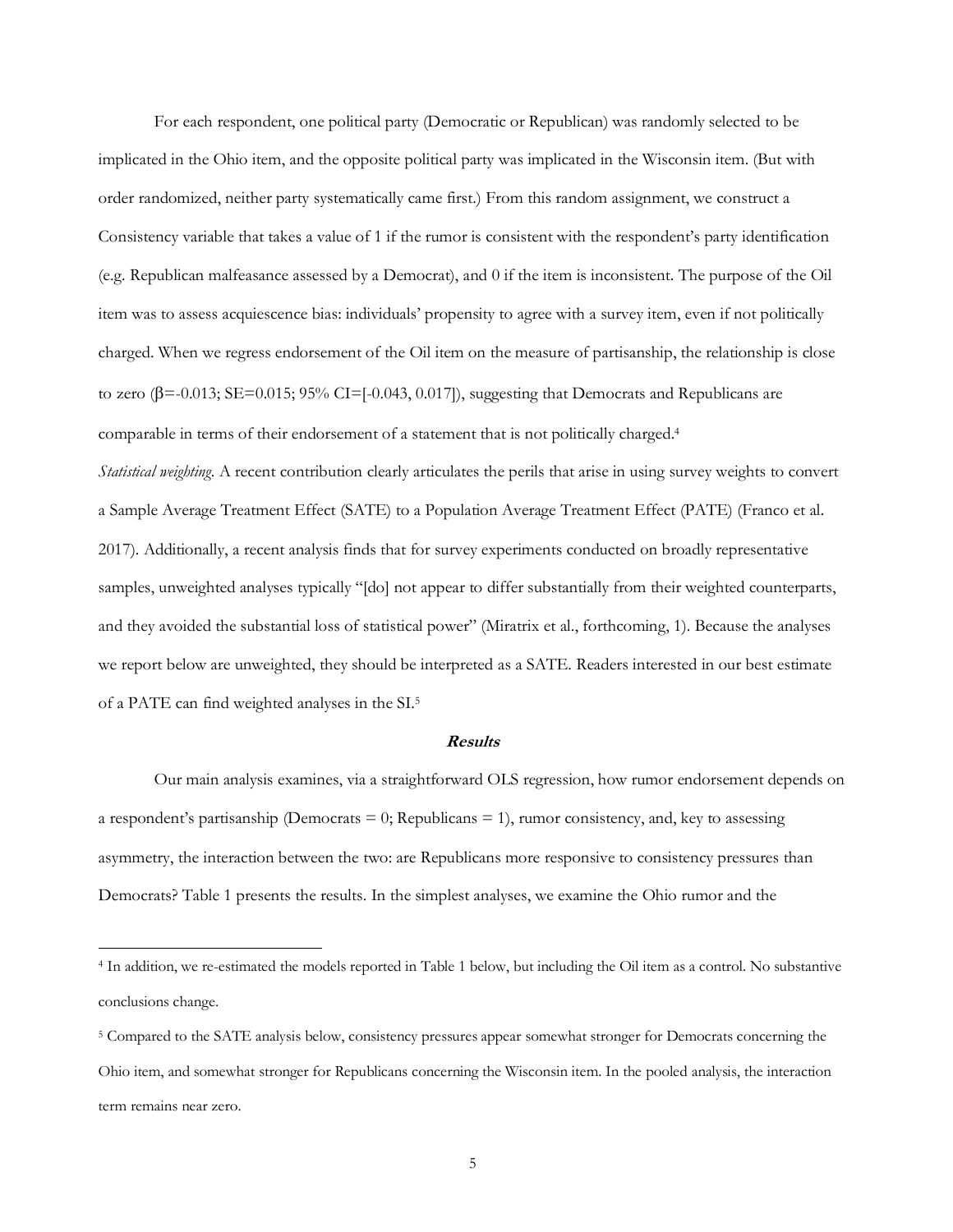Wisconsin rumor separately. Although it is common practice to treat independents who say they lean toward one party or the other as genuine partisans, we report models that both include and exclude them, for thoroughness.

The results in Table 1 make clear that the party randomization induced partisan bias as intended—both rumors were rated as more likely to be true when they were party-consistent than otherwise (row 1). However, the interaction terms provide no evidence of asymmetry. Republicans are slightly less responsive to consistency pressures for the Ohio item and slightly more responsive to consistency pressures for the Wisconsin item—but all the relationships are easily attributable to chance (all  $p > .42$ ). The clearest results emerge in column 5 and 6. Here, we pool both rumors together and estimate a joint model (including random effects for each respondent and a fixed effect for the Wisconsin item). In this analysis, partisan bias appears to be almost exactly identical for Democrats and Republicans.<sup>6</sup>

In the SI, we document a number of secondary results that might be of interest—on how pure independents behave in our experiment, and on the roles played by education and political trust. We also detail a pre-registered replication study (Study 2) conducted in July of 2019. In Study 2, if anything, it is *Democrats* who appear more susceptible to consistency pressures than Republicans, accumulating further evidence against exceptional credulity on the part of the political right. Finally, Study 2 includes an extension: we examine additional rumors (again controlling for partisanship with a within-subjects design) focused on specific themes: incompetence, hypocrisy, and violations of social norms. None of these efforts find the political right to be exceptionally credulous.

## **Discussion and Conclusion**

Citizens communicate, participate, and vote on the basis of beliefs they hold. As such, misperceptions are a serious liability in democratic politics—all the more so if misperceptions are more prominent on one side of the political spectrum than the other. Indeed, for reasons we discuss above, it might have been the case that

 <sup>6</sup> It is worth emphasizing that, aside from being close to zero, the interaction terms that provide the key results are estimated with reasonable precision. In the SI, we report results from a *post hoc* power analysis showing that our within-subject analysis would detect (two-tailed p<.05) an unstandardized interactive effect as small as 0.05 with a power of .82.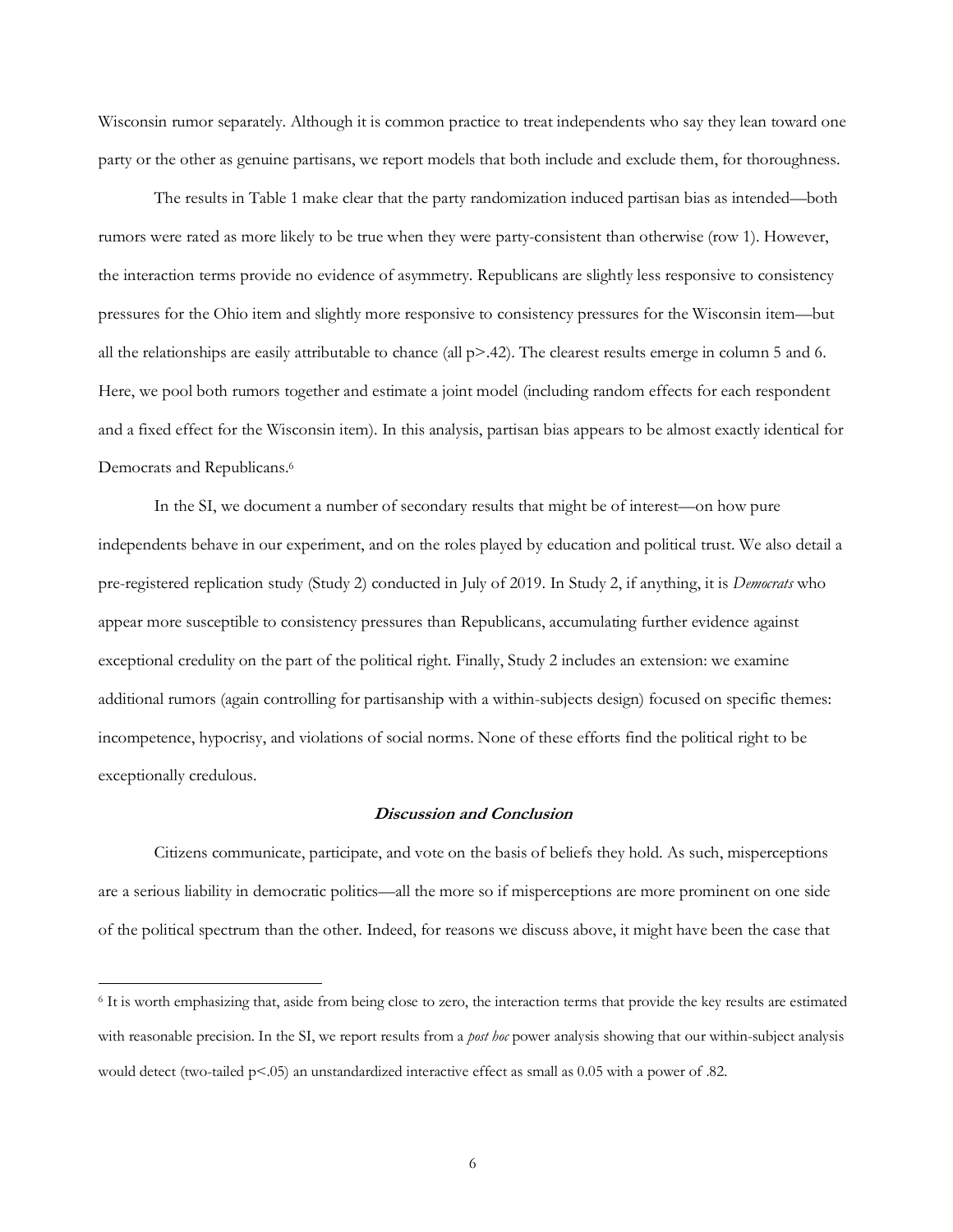the political right is more accepting of congenial false information than the political left. This is the implication of numerous academic studies, and the idea has taken root in popular outlets as well.7 We find scant evidence for this proposition. In a carefully controlled study designed to isolate and compare consistency pressures, Democrats and Republicans endorsed false rumors about political opponents to an almost identical degree.

We close by highlighting two limitations of the research presented above, which also serves to mark directions for further research on how false information spreads. First, while right-leaning citizens do not look especially credulous in our demand-focused experiment, it would be hasty to conclude that all asymmetry is necessarily attributable to supply-side factors. For one thing, the rumors we devised are necessarily a limited sampling of all the kinds of rumors that might exist, and perhaps rumors of a different ilk would work differently (though see SI Section 6). Second, while our research examines what citizens say they believe, beliefs might not perfectly track what people are motivated to share. Perhaps some people spread information they suspect is false, such as for expressive reasons. Further work—ideally measuring sharing behavior in naturalistic settings could elucidate whether other researchers (Vosoughi et al. 2018) find that false information spreads asymmetrically purely because of supply-side pressures, or whether psychological tendencies of people on the left and right play a role as well.

We close by emphasizing that our results do not imply that false beliefs are equally common on the political left and right. Assessing that possibility requires attention to false information that has actually been promulgated, which we intentionally avoid. Our purpose here was to conduct a credible test of whether political affinity, as it exists in the general public, is related to an underlying *psychological* proclivity to accept false information that benefits one's own political side. Those on the political right appear unexceptional in that respect.

**Acknowledgements**: We are grateful to Joanne Miller for comments on our initial experiment proposal, and to Adam Enders, Brendan Nyhan, and Gordon Pennycook for comments on a previous draft.

 <sup>7</sup> For one example, science journalist Chris Mooney argues that the "monumental state of conservative wrongness about the facts" (15) must be traced to "deeper psychological and cognitive factors" (11) (Mooney 2012).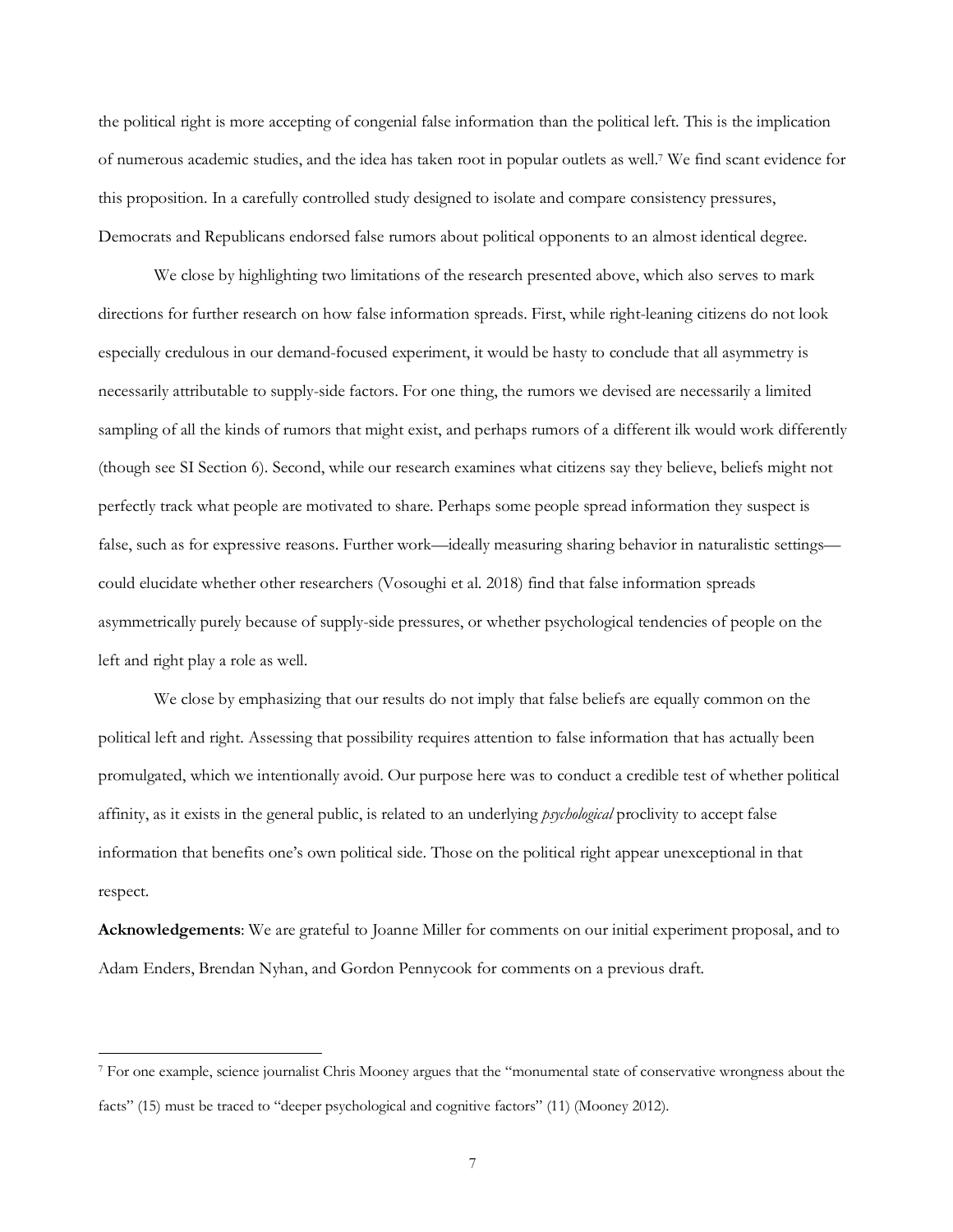## **References**

- Arceneaux, Kevin, and Martin Johnson. 2013. *Changing Minds or Changing Channels?: Partisan News in an Age of Choice*. Chicago: University of Chicago Press.
- Benkler, Yochai, Robert Faris, Hal Roberts, and Ethan Zuckerman. 2017. "Study: Breitbart-Led Right-Wing Media Ecosystem Altered Broader Media Agenda." *Columbia Journalism Review.* Available online at www.cjr.org.
- Blank, Joshua M, and Daron Shaw. 2015. "Does Partisanship Shape Attitudes Toward Science and Public Policy? the Case for Ideology and Religion" eds. Elizabeth Suhay and James N Druckman. *The ANNALS of the American Academy of Political and Social Science* 658(1): 18–35.
- Carl, Noah, Nathan Cofnas, and Michael A Woodley of Menie. 2016. "Scientific Literacy, Optimism About Science and Conservatism." *Personality and Individual Differences* 94: 299–302.
- Flynn, D J, Brendan Nyhan, and Jason Reifler. 2017. "The Nature and Origins of Misperceptions: Understanding False and Unsupported Beliefs About Politics." *Political Psychology* 38: 127–50.
- Franco, Annie, Neil Malhotra, and Gabor Simonovits. 2015. "Underreporting in Political Science Survey Experiments: Comparing Questionnaires to Published Results." *Political Analysis* 23(2):306-312.
- Franco, Annie, Neil Malhotra, Gabor Simonovits, and L.J. Zigerell. 2017. "Developing Standards for Post-Hoc Weighting in Population-Based Survey Experiments." *Journal of Experimental Political Science* 4(2): 161–72.
- Gentzkow, Hunt Allcott and Matthew. 2017. "Social Media and Fake News in the 2016 Election." *Journal of Economic Perspectgives* 31(2): 211–36.
- Gonzalez, Frank J et al. 2015. "Reflective Liberals and Intuitive Conservatives: a Look at the Cognitive Reflection Test and Ideology." *Judgement and Decision Making* 10(4): 314–31.
- Hibbing, John R., Kevin B Smith, and John R. Alford. 2014. *Predisposed: Liberals, Conservatives, and the Biology of Political Differences*. New York: Routledge.
- Jost, John T., Joanna Sterling, and Chadly Stern. 2018. "Getting Closure on Conservatism, or the Politics of Epistemic and Existential Motivation." In *The Motivation-Cognition Interface: From the Lab to the Real World: a Festschrift in Honor of Arie W. Kruglanski*, eds. Catalina E Kopetz and Ayelet Fischbach. Routledge / Taylor Francis, 56–87.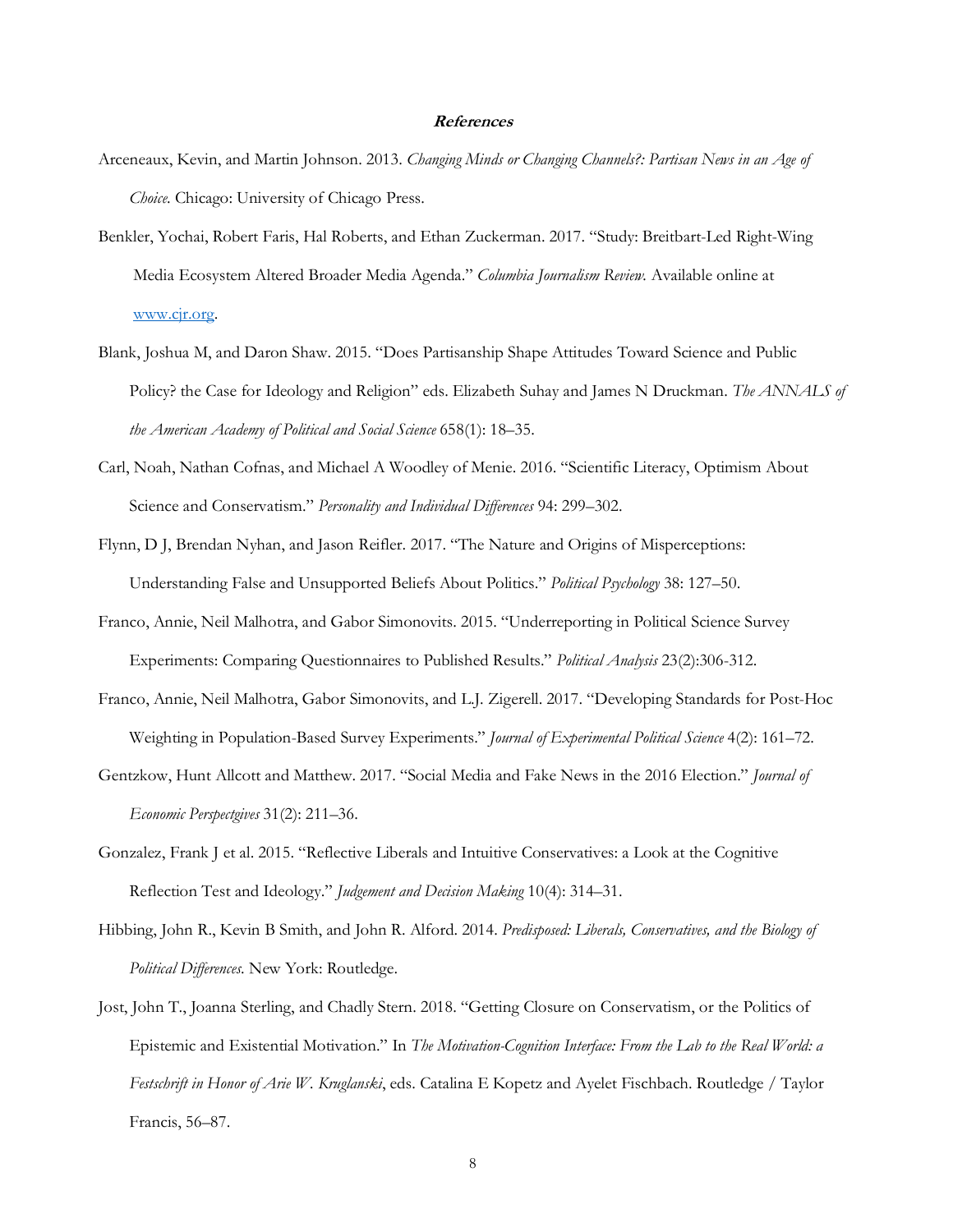Druckman, James N, and Cindy D Kam. "Students as Experimental Participants: a Defense of the 'Narrow Data Base'." In *Cambridge Handbook of Experimental Political Science*, eds. James N Druckman, Donald P. Green, James H Kuklinski, and Arthur Lupia. New York: Cambridge University Press, 41–57.

Levendusky, Matthew. 2013. *How Partisan Media Polarize America*. Chicago: University of Chicago Press.

- Miller, Joanne M, Kyle L. Saunders, and Christina E Farhart. 2016. "Conspiracy Endorsement as Motivated Reasoning: the Moderating Roles of Political Knowledge and Trust." *American Journal of Political Science* 60(4): 824–44.
- Miller, Joanne M, Kyle L. Saunders, and Christina E Farhart. 2017. "The Relationship Between Perceptions of Loser Status and Conspiracy Theory Endorsement." : 1–46.
- Miratrix, Luke W, Jasjeet S Sekhon, Alexander G Theodoridis, and Luis F Campos. 2018. "Worth Weighting? How to Think About and Use Weights in Survey Experiments." *Political Analysis* 3: 1–17.

Mondak, Jeffery J. 2010. *Personality and the Foundations of Political Behavior*. New York: Cambridge University Press.

Montgomery, Jacob, Brendan Nyhan, and Michelle Torres. 2018. "How Conditioning on Posttreatment

Variables Can Ruin Your Experiment and What to Do About It." *American Journal of Political Science*: 1–16.

Mooney, Chris. 2012. *The Republican Brain: The Science of Whey They Deny Science—and Reality*. New York: Wiley.

- Pennycook, Gordon, and David G Rand. 2018. "Lazy, Not Biased\_ Susceptibility to Partisan Fake News Is Better Explained by Lack of Reasoning Than by Motivated Reasoning." *Cognition*: 1–0.
- Pennycook, Gordon, Tyrone D Cannon, and David G Randi. 2018. "Prior Exposure Increases Perceived Accuracy of Fake News." *Journal of Experimental Psychology: General*: 1–57.
- Silverman, Craig. 2016. "This Analysis Shows how Viral Fake Election News Stories Outperformed Real News on Facebook." *BuzzFeed News*. Available online at www.buzzfeed.com.
- Vosoughi, Soroush, Deb Roy, and Sinan Aral. 2018. "The Spread of True and False News Online." *Science* 359: 1146–51.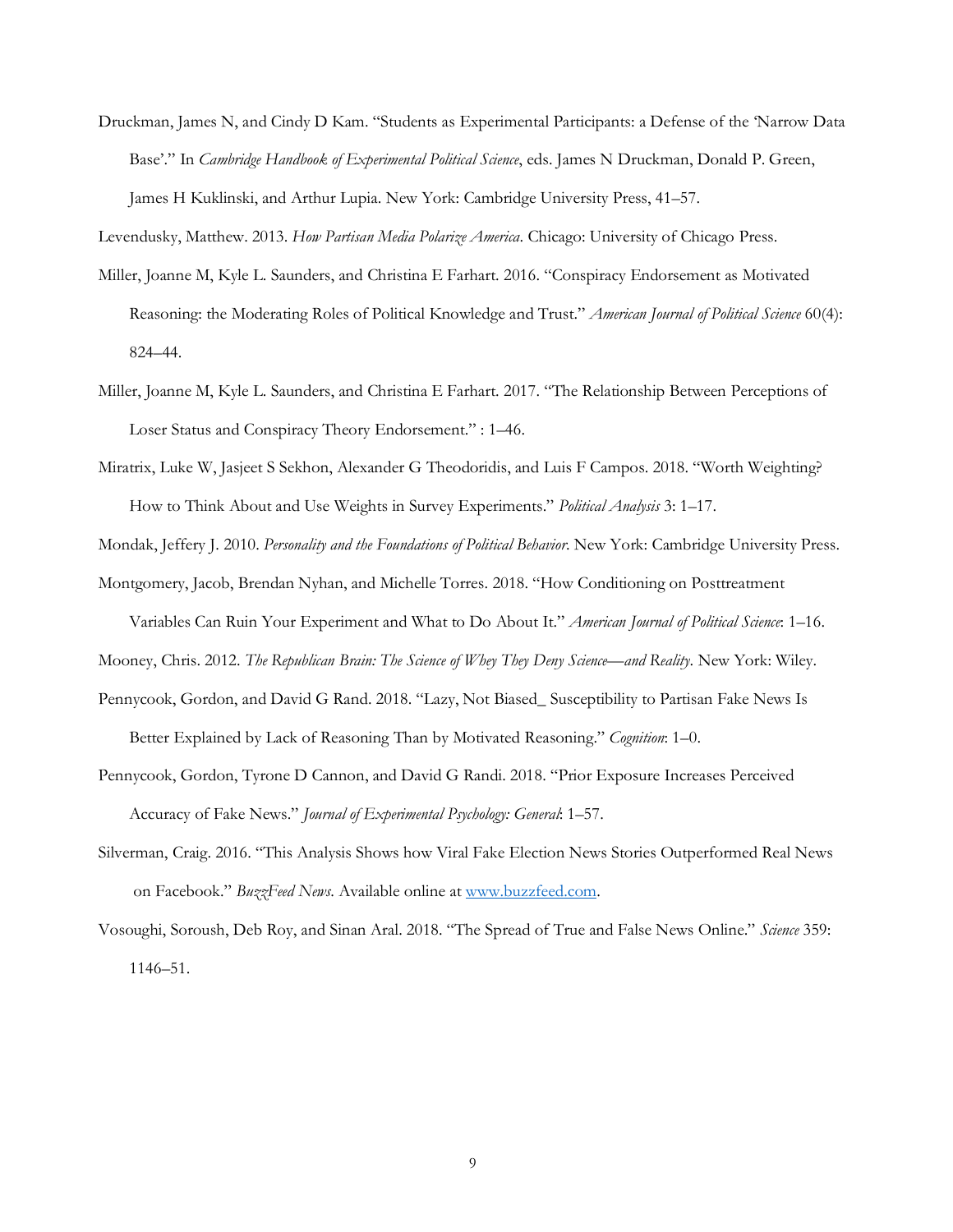# **Biographical Statements**

Timothy J. Ryan is an associate professor of political science at the University of North Carolina at Chapel Hill. Amanda Aziz is a graduate student in the Department of Political Science at the University of North Carolina at Chapel Hill.